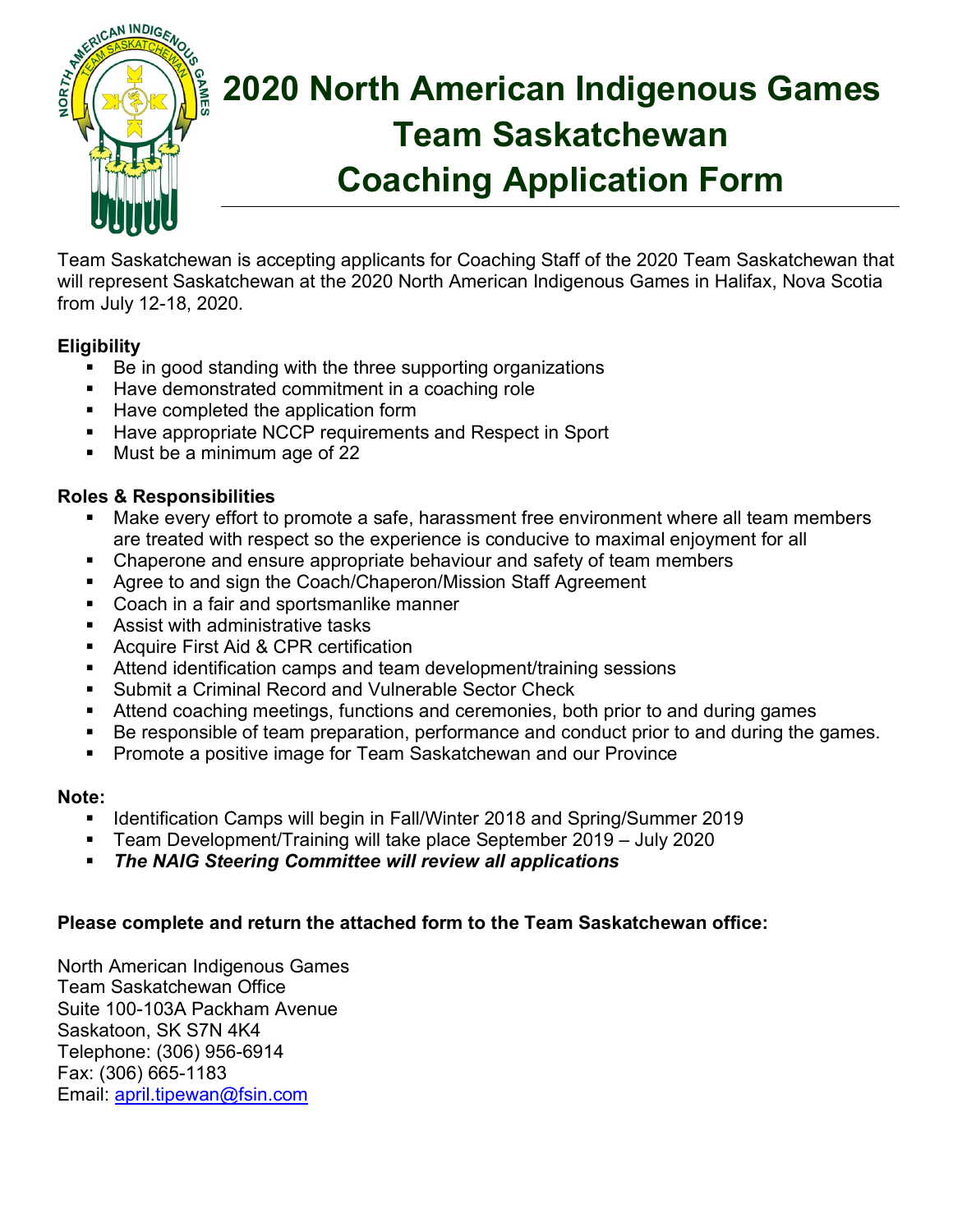### **NAIG 2020 TEAM SASKATCHEWAN COACHING APPLICATION**

| <b>Applicant Contact Information</b> |                                                                           |                       |           |                         |  |  |  |
|--------------------------------------|---------------------------------------------------------------------------|-----------------------|-----------|-------------------------|--|--|--|
|                                      |                                                                           |                       |           |                         |  |  |  |
|                                      |                                                                           |                       |           |                         |  |  |  |
|                                      |                                                                           |                       |           |                         |  |  |  |
|                                      |                                                                           |                       |           |                         |  |  |  |
|                                      | D.O.B:                                                                    |                       |           |                         |  |  |  |
|                                      | <b>Sport Information</b> (Check the sport you are interested in coaching) |                       |           |                         |  |  |  |
| Archery                              | <b>Athletics</b>                                                          | <b>Baseball</b>       | Badminton | <b>Basketball</b>       |  |  |  |
| Canoe/Kayak                          | Golf                                                                      | <b>Rifle Shooting</b> | Soccer    | Softball                |  |  |  |
| Swimming                             | Box Lacrosse                                                              | Volleyball            | Wrestling | <b>Beach Volleyball</b> |  |  |  |
| Rugby 7's (demo)                     |                                                                           |                       |           |                         |  |  |  |
| Position you are applying for:       |                                                                           |                       |           |                         |  |  |  |
|                                      | Head Coach Assistant Coach                                                | Manager               |           |                         |  |  |  |
| <b>Coaching Certification:</b>       |                                                                           |                       |           |                         |  |  |  |
|                                      |                                                                           |                       |           |                         |  |  |  |

 $\div$  Please attach a copy of your certification

Have you received Aboriginal Coaching Module training? YES NO

## **Past Coaching/Managerial Experience**

| Year | Team/Event | Position |
|------|------------|----------|
|      |            |          |
|      |            |          |
|      |            |          |
|      |            |          |
|      |            |          |
|      |            |          |
|      |            |          |